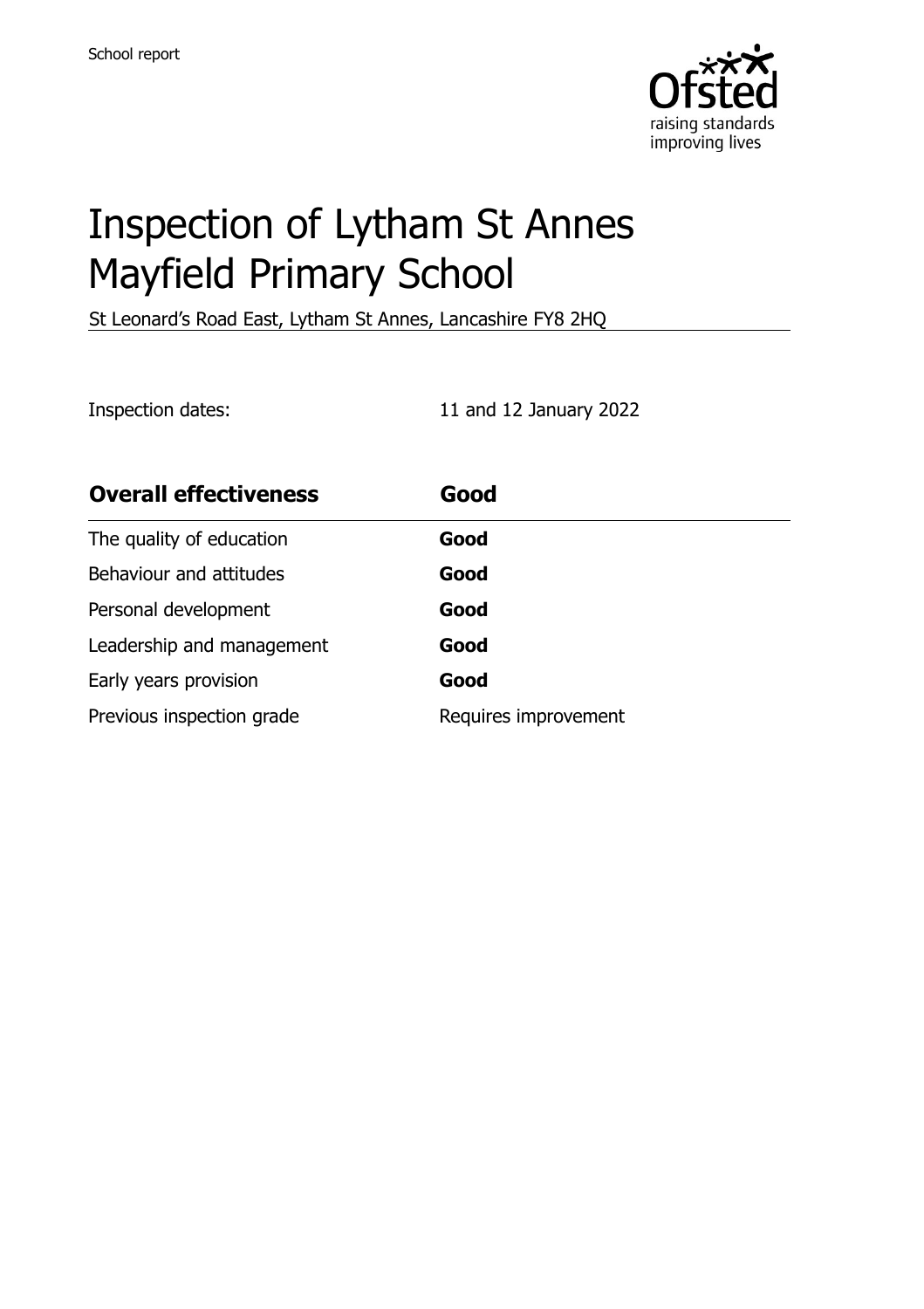

### **What is it like to attend this school?**

All staff take great pride in making classrooms and play areas exciting for pupils. As a result, pupils are happy and eager to come to school. They are keen to learn and to do their best.

Leaders make sure that pupils get off to a good start each day. Pupils are greeted warmly by welcoming staff.

Leaders have high expectations of pupils' behaviour. Pupils know what is expected of them. They know the benefits of making good choices throughout the day. Lessons and playtimes are calm and purposeful. Pupils enjoy earning rewards for their hard work and good behaviours.

Pupils told inspectors that staff deal with any bullying or name-calling quickly, so that it is not repeated. Relationships between the staff and pupils are strong. Pupils said that they can talk to adults openly about any worries they may have. This helps pupils feel safe.

Pupils said that they enjoy the many clubs and activities they can be part of, such as sports and art and design. Pupils have many opportunities to perform in the school theatre and in wider theatrical events locally. This helps them to become confident speakers.

The high expectations that leaders set for pupils' learning ensure that pupils, including those who are disadvantaged and those with special educational needs and/or disabilities (SEND), are ready for their next steps in education.

#### **What does the school do well and what does it need to do better?**

Leaders have designed a broad and exciting curriculum. They have thought carefully about what they want pupils to learn and when they should learn it. In many subjects, new learning builds well on what pupils already know. For example, in mathematics, pupils in Year 3 learn how to find fractions of shapes before moving on to finding fractions of numbers. In these subjects, teachers use assessment systems well to check what pupils know and remember. Pupils achieve well in these subjects.

Pupils' learning is not as strong in some other subjects. Often, these subjects are led by new leaders, who have not had the chance to develop their own subject knowledge. This means that they are less able to support teachers in the delivery of the curriculum. The systems for checking on what pupils know and remember of their learning are less well developed in these subjects.

Children make a strong start to their education in the early years. The curriculum is well shaped to help children gain knowledge across all areas of learning. Staff plan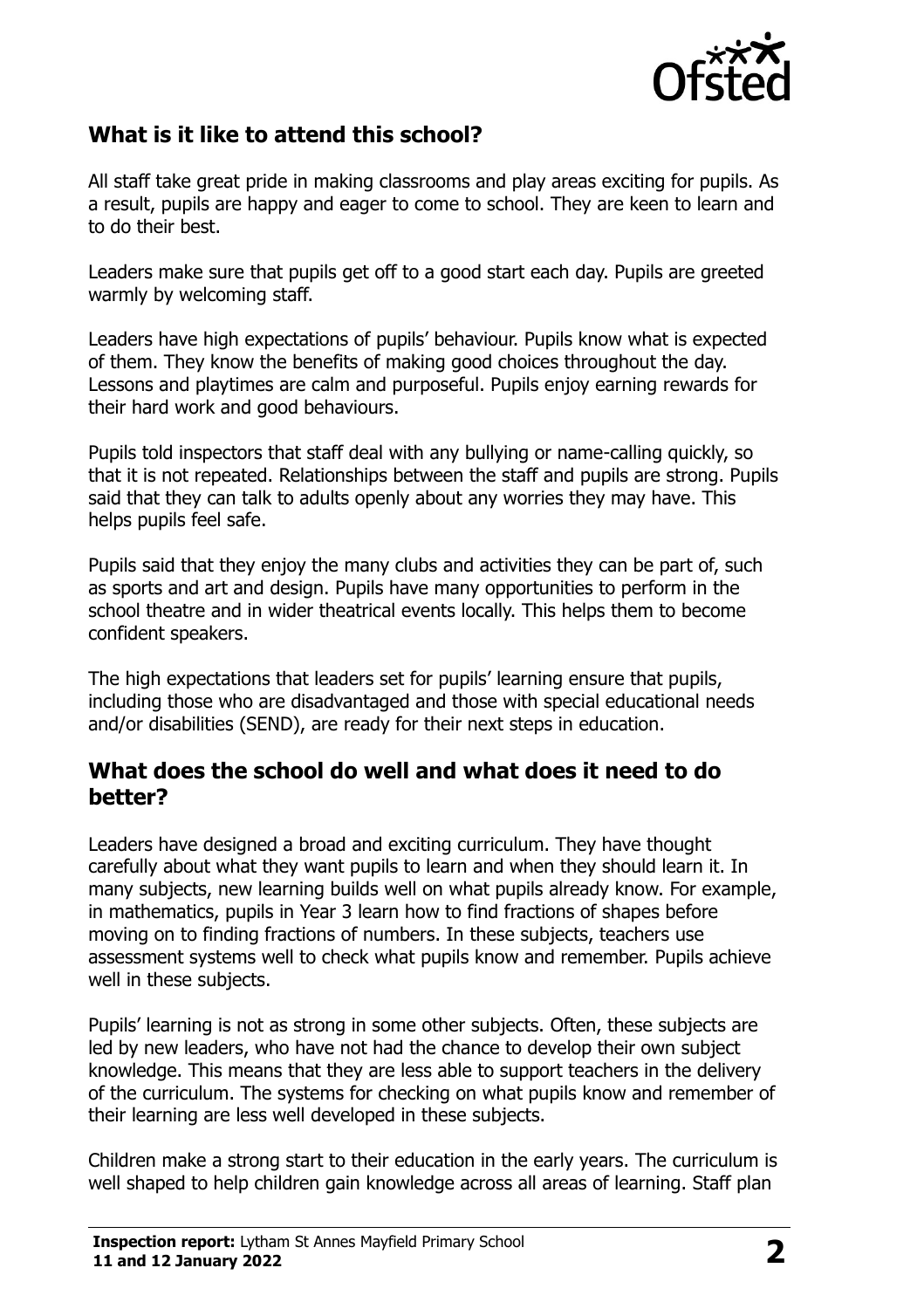

interesting activities to deliver the curriculum. For example, they develop children's early mathematical knowledge and language and communication skills very well.

Staff are well trained to deliver the phonics programme with confidence. This ensures that pupils learn new sounds in a logical order. Children in the early years and pupils in key stage 1 read books that closely match the sounds that they learn in class. This helps them to develop their confidence and fluency when reading. Teachers provide extra support quickly to help pupils to catch up. Pupils appreciate the access that they have to high-quality books in the classroom and in the library.

Pupils with SEND are fully included in all aspects of school life. Their needs are identified early, so that they receive the extra help and support that they need to access the same curriculum as their peers.

Pupils are considerate of one another in lessons and when they are playing outside. Learning is rarely disrupted by poor behaviour.

Leaders provide pupils with opportunities to develop a respect for people's differences. Through the curriculum, they learn about other faiths and cultures. Leaders encourage older pupils to take on responsibilities and become role models for younger pupils. Pupils learn how to act as responsible citizens and how to contribute to their community, for example, by taking part in charitable, fundraising efforts locally.

Governors are ambitious for the school to continue to improve. They are effective in holding leaders to account for the quality of education.

Teachers value the support that they receive from leaders. They said that they are proud to be part of the staff team at Mayfield Primary School.

#### **Safeguarding**

The arrangements for safeguarding are effective.

Leaders have created a strong culture of safeguarding at the school. Leaders provide staff with regular updates. Staff understand how to spot signs of likely harm or neglect.

Leaders know the pupils and their families well. This helps them to provide appropriate advice and support to those families who need it most. Leaders' records indicate high levels of vigilance and determination to keep pupils safe from harm.

Pupils learn how to stay safe when they are using the internet or social media. Pupils also learn about other dangers. For example, the fire service and police talk to pupils regularly to help them understand risks outside of school.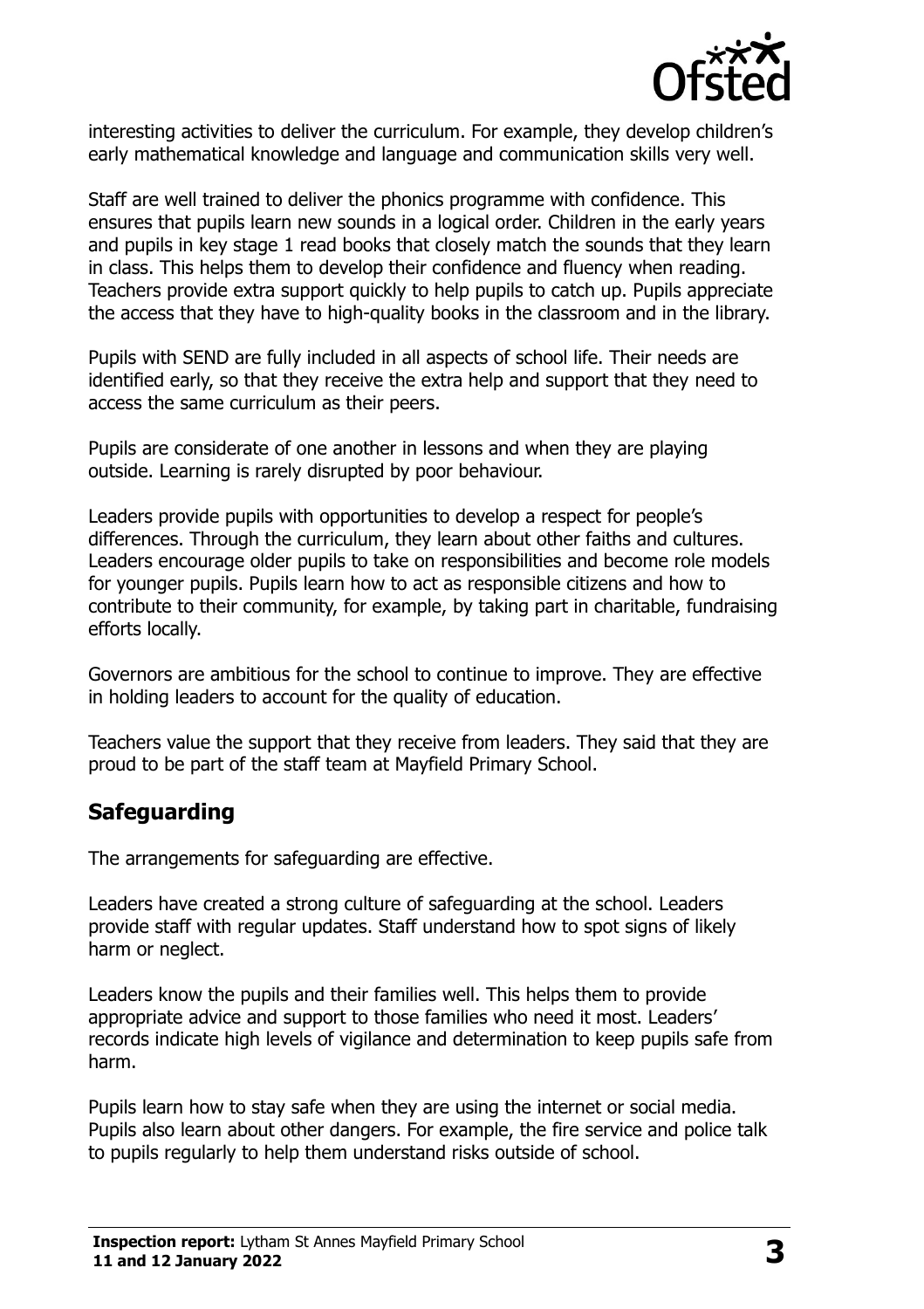

# **What does the school need to do to improve?**

#### **(Information for the school and appropriate authority)**

- Some subject leaders have not had opportunities to develop their own subjectspecific knowledge. This means that they are not well equipped to offer teachers the support that they need to deliver key subject knowledge effectively. Senior leaders should ensure that these subject leaders have the knowledge and skills to carry out their role effectively.
- $\blacksquare$  In some subjects, the checks on pupils' learning do not provide teachers with a clear enough understanding of what pupils know and remember. This means that teachers are not able to plan learning that builds on what pupils already know and can do. Leaders should ensure that teachers are equipped with suitable assessment strategies that enable them to gauge how well pupils are learning the planned curriculum.

#### **How can I feed back my views?**

You can use [Ofsted Parent View](http://parentview.ofsted.gov.uk/) to give Ofsted your opinion on your child's school, or to find out what other parents and carers think. We use information from Ofsted Parent View when deciding which schools to inspect, when to inspect them and as part of their inspection.

The Department for Education has further quidance on how to complain about a school.

If you are the school and you are not happy with the inspection or the report, you can [complain to Ofsted.](http://www.gov.uk/complain-ofsted-report)

#### **Further information**

You can search for [published performance information](http://www.compare-school-performance.service.gov.uk/) about the school.

In the report, '[disadvantaged pupils](http://www.gov.uk/guidance/pupil-premium-information-for-schools-and-alternative-provision-settings)' refers to those pupils who attract government pupil premium funding: pupils claiming free school meals at any point in the last six years and pupils in care or who left care through adoption or another formal route.

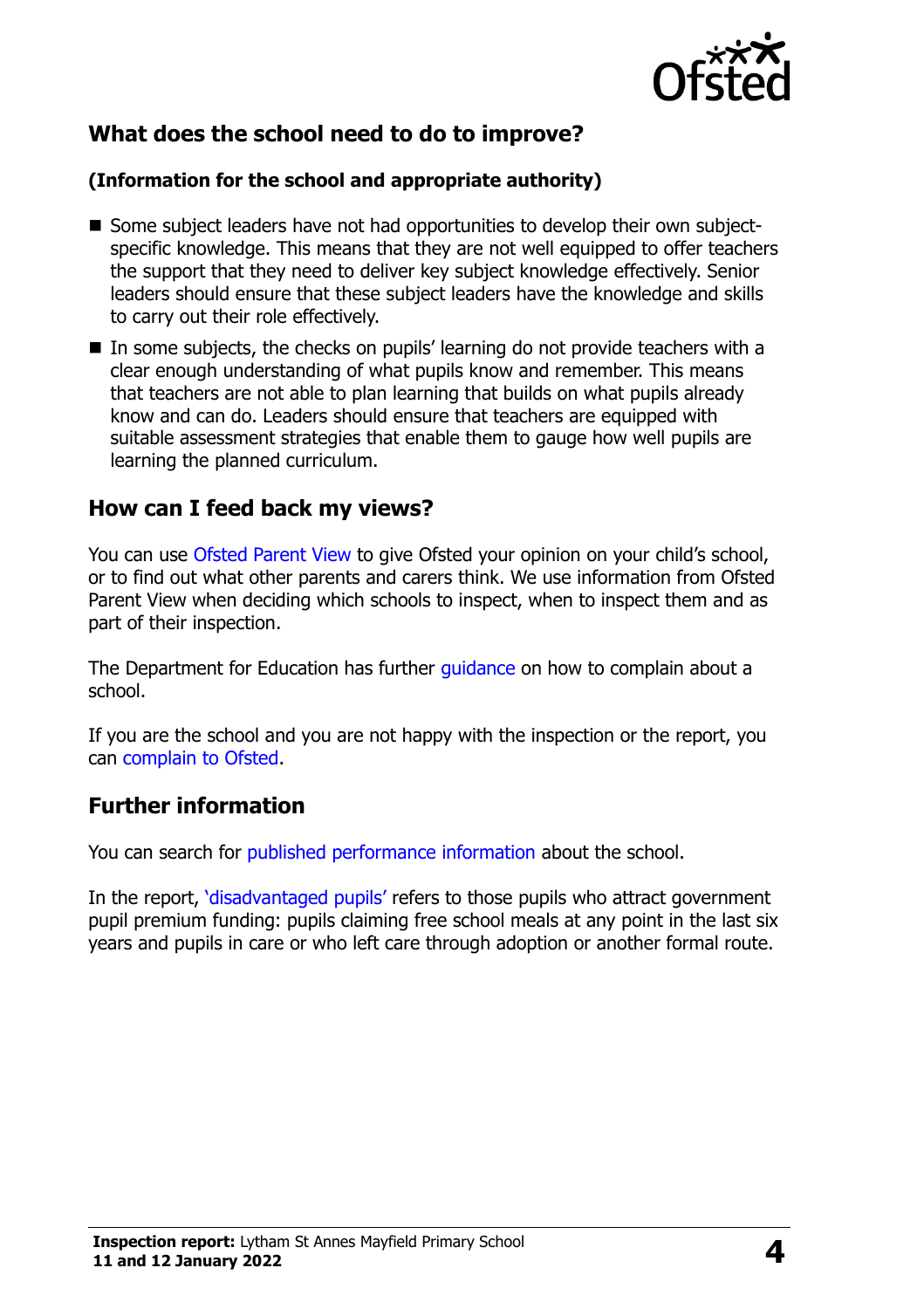

# **School details**

| Unique reference number             | 119284                                                           |  |
|-------------------------------------|------------------------------------------------------------------|--|
| <b>Local authority</b>              | Lancashire                                                       |  |
| <b>Inspection number</b>            | 10211685                                                         |  |
| <b>Type of school</b>               | Primary                                                          |  |
| <b>School category</b>              | Community                                                        |  |
| Age range of pupils                 | 4 to 11                                                          |  |
| <b>Gender of pupils</b>             | Mixed                                                            |  |
| Number of pupils on the school roll | 277                                                              |  |
| <b>Appropriate authority</b>        | The governing body                                               |  |
| <b>Chair of governing body</b>      | Mark Burge                                                       |  |
| <b>Headteacher</b>                  | Glyn Denton                                                      |  |
| Website                             | www.mayfield12.lancsngfl.ac.uk                                   |  |
| Dates of previous inspection        | 7 and 8 March 2018, under section 5 of<br>the Education Act 2005 |  |

# **Information about this school**

- The headteacher has been appointed since the previous inspection.
- $\blacksquare$  The school does not use any alternative provision.

#### **Information about this inspection**

The inspectors carried out this inspection under section 5 of the Education Act 2005.

- This was the first routine inspection the school received since the COVID-19 pandemic began. Inspectors discussed the impact of the pandemic with leaders and have taken that into account in their evaluation of the school.
- During this inspection, inspectors met with the headteacher and members of the senior leadership team. Inspectors met with staff throughout the inspection.
- Inspectors spoke with pupils about their work and school life.
- Inspectors met with four members of the governing body, including the chair of governors. The lead inspector spoke with a representative of Lancashire local authority.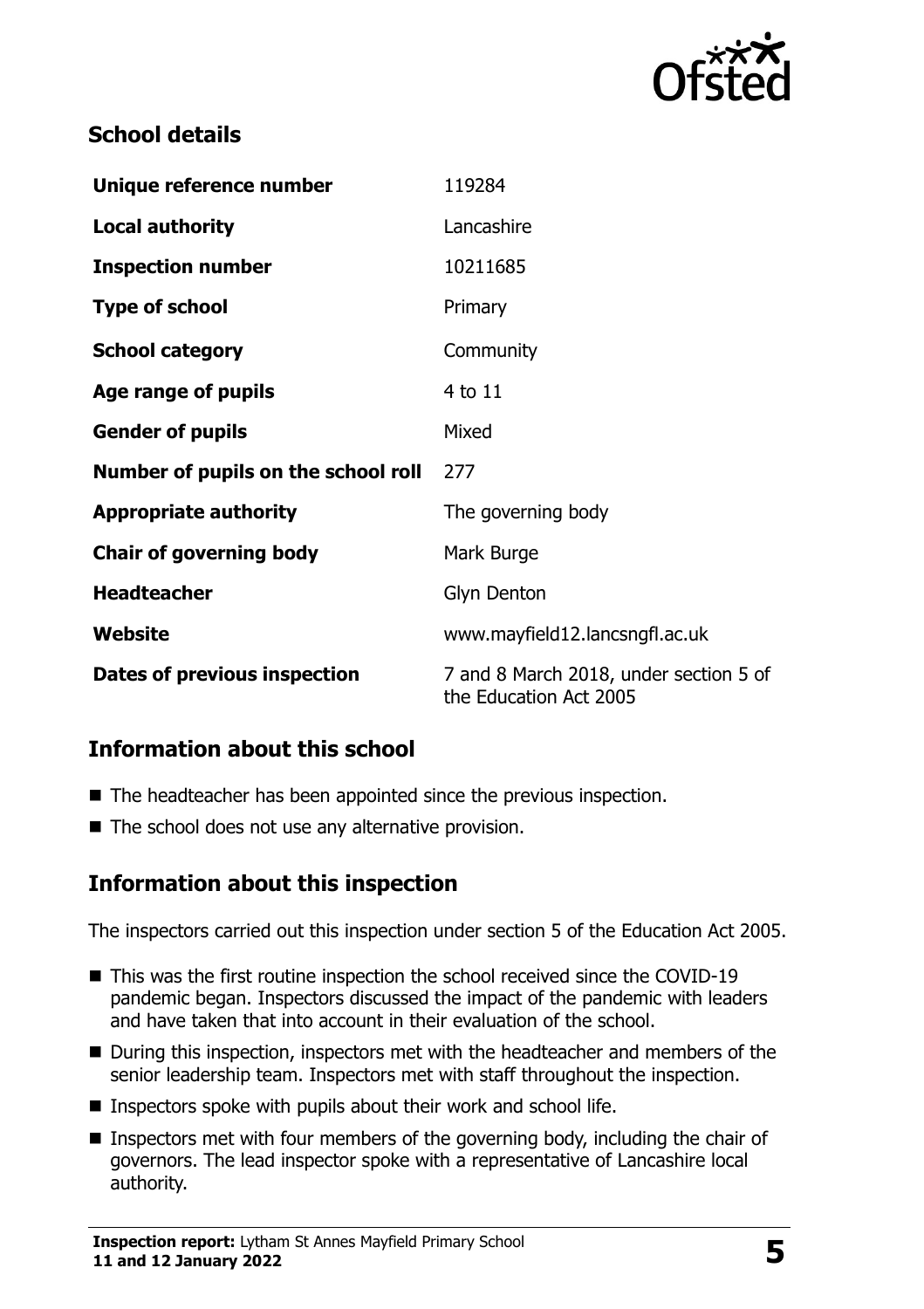

- Inspectors viewed a range of safeguarding documentation. They spoke with staff about their safeguarding knowledge.
- Inspectors made observations of pupils' behaviour at playtimes and during lessons. They spoke with staff about their workloads and how leaders considered their well-being.
- Inspectors spoke with parents and carers on the first day of the inspection. They considered the responses to Ofsted Parent View, including the free-text responses. Inspectors considered the responses to Ofsted's staff survey and Ofsted's pupil survey.
- **Inspectors did deep dives in early reading, mathematics, history and computing.** They spoke with teachers and subject leaders. They visited lessons, scrutinised pupils' work and spoke with pupils about their learning. The lead inspector observed children in the early years and pupils in key stages 1 and 2 read to trusted adults. Inspectors also considered curriculum plans in other subject areas.

#### **Inspection team**

| Julie Morley, lead inspector | Ofsted Inspector        |
|------------------------------|-------------------------|
| John Donald                  | Her Majesty's Inspector |
| Joan Williamson              | Ofsted Inspector        |